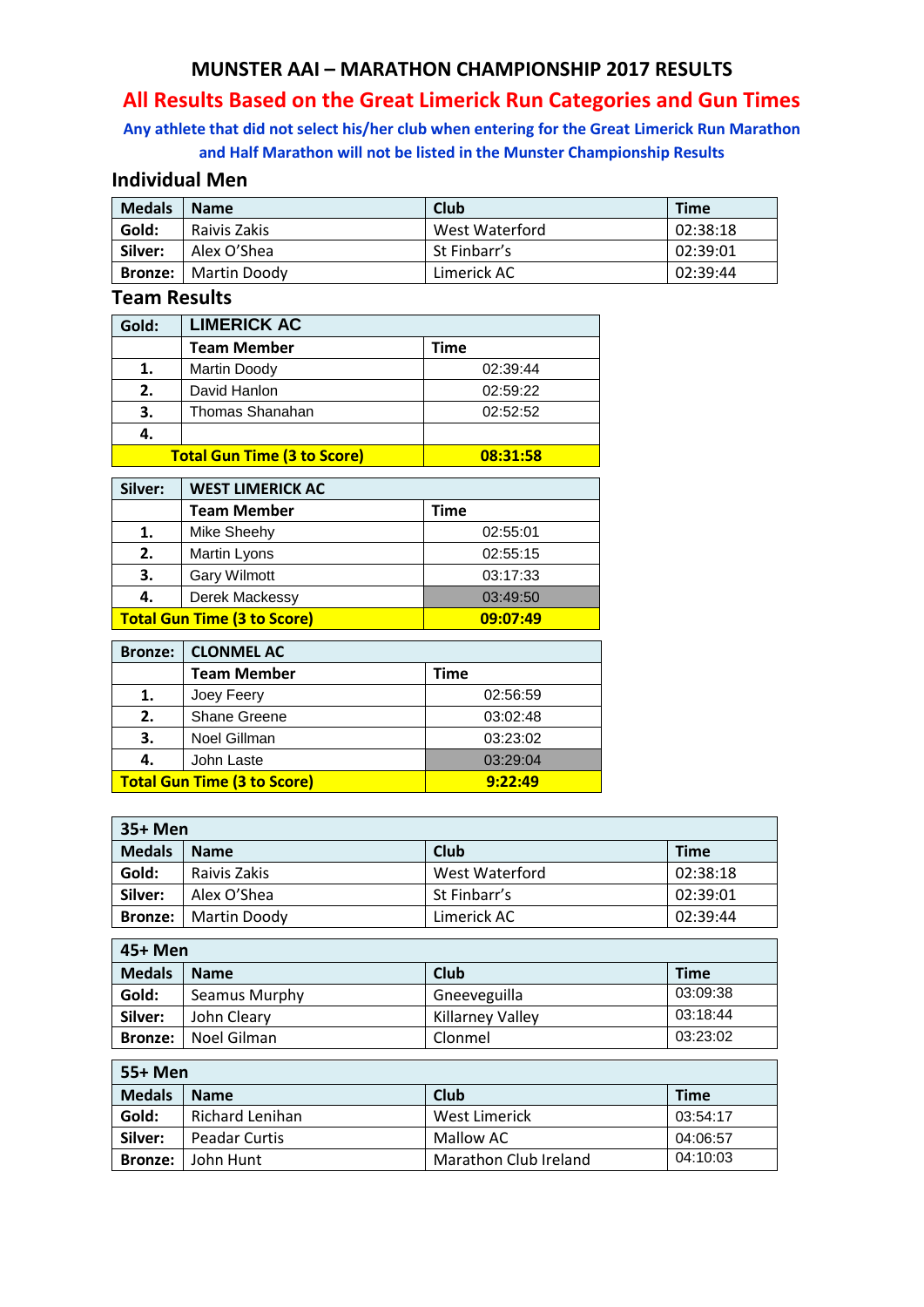### **MUNSTER AAI – MARATHON CHAMPIONSHIP 2017 RESULTS**

# **All Results Based on the Great Limerick Run Categories and Gun Times**

**Any athlete that did not select his/her club when entering for the Great Limerick Run Marathon and Half Marathon will not be listed in the Munster Championship Results**

| 65+ Men        |                     |                       |             |
|----------------|---------------------|-----------------------|-------------|
| <b>Medals</b>  | <b>Name</b>         | <b>Club</b>           | <b>Time</b> |
| Gold:          | <b>Mick Carroll</b> | Limerick Country Club | 04:42:18    |
| Silver:        |                     |                       |             |
| <b>Bronze:</b> |                     |                       |             |

#### **Women**

#### **Individual**

|         | <b>Name</b>   | Club                  | <b>Time</b> |
|---------|---------------|-----------------------|-------------|
| Gold:   | Rachel Stokes | Marathon Club Ireland | 03:08:22    |
| Silver. | Laura Rooney  | Watergrass Hill       | 03:14:53    |
| Bronze. | Ellen Hanley  | <b>Grange Fermoy</b>  | 03:15:10    |

# **Team Results**

| Gold: | <b>MARATHON CLUB IRELAND</b>                   |          |
|-------|------------------------------------------------|----------|
|       | <b>Team Member</b>                             | Time     |
| 1.    | <b>Rachel Stokes</b>                           | 03:08:22 |
| 2.    | <b>Geraldine Cawley</b>                        | 03:50:24 |
| 3.    | Paula Wright                                   | 03:59:25 |
| 4.    | <b>Triona Ring</b>                             | 04:35:01 |
|       | <b>Total Gun Time (3 to Score)</b><br>10:58:11 |          |

| Silver: | <b>B.M.O.H. ATHLETICS CLUB</b>     |          |
|---------|------------------------------------|----------|
|         | <b>Team Member</b>                 | Time     |
| 1.      | Muireann Lohan                     | 03:30:40 |
| 2.      | <b>Yvonne Surlis</b>               | 04:14:49 |
| 3.      | Sarah Graham                       | 04:08:13 |
| 4.      |                                    |          |
|         | <b>Total Gun Time (3 to Score)</b> | 11:53:42 |

| <b>Bronze:</b>                                 | <b>MARATHON CLUB IRELAND</b> |          |
|------------------------------------------------|------------------------------|----------|
|                                                | <b>Team Member</b>           | Time     |
| 1.                                             | Gillian Roche                | 04:35:35 |
| 2.                                             | Sabrina Millard              | 04:47:39 |
| 3.                                             | <b>Theresa Grimes</b>        | 04:50:52 |
| 4                                              | Angela Ross Innes            | 04:51:51 |
| <b>Total Gun Time (3 to Score)</b><br>14:14:06 |                              |          |

| 35+ Women      |               |                       |             |  |  |
|----------------|---------------|-----------------------|-------------|--|--|
| <b>Medals</b>  | <b>Name</b>   | Club                  | <b>Time</b> |  |  |
| Gold:          | Rachel Stokes | Marathon Club Ireland | 03:08:22    |  |  |
| Silver:        | Laura Rooney  | Watergrasshill        | 03:14:53    |  |  |
| <b>Bronze:</b> | Ellen Hanley  | Grange/Fermoy         | 03:15:10    |  |  |